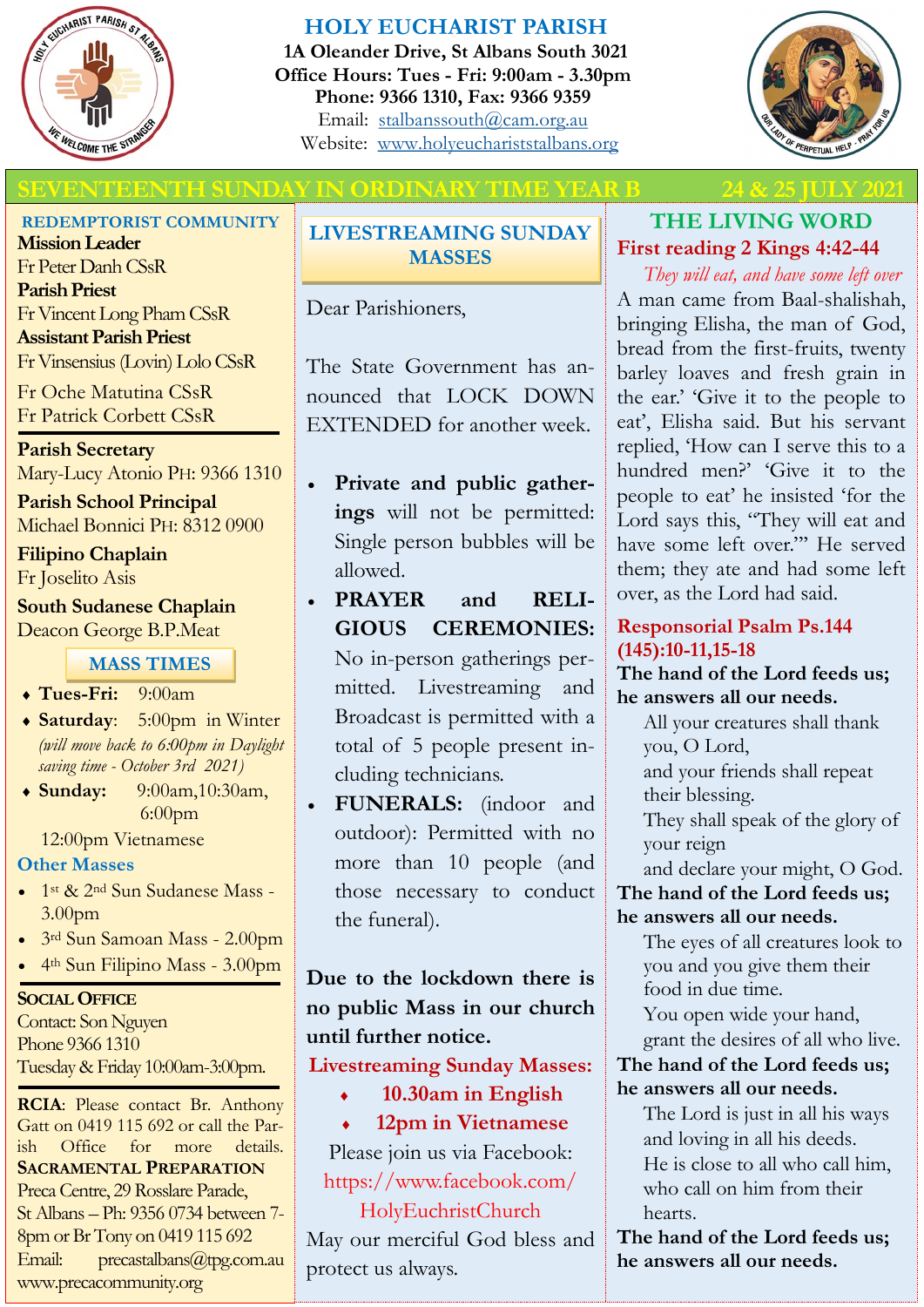#### **Second reading Ephesians 4:1-6**

*One Body, one Spirit, one Lord, one faith, one baptism, one God* I, the prisoner in the Lord, implore you to lead a life worthy of your vocation. Bear with one another charitably, in complete selflessness, gentleness and patience. Do all you can to preserve the unity of the Spirit by the peace that binds you together. There is one Body, one Spirit, just as you were all called into one and the same hope when you were called. There is one Lord, one faith, one baptism, and one God who is Father of all, over all, through all and within all.

#### **Gospel Acclamation Luke 7:16**

Alleluia, alleluia! A great prophet has appeared among us; God has visited his people. Alleluia!

#### **Gospel John 6:1-15**

#### *The feeding of the five thousand*

Jesus went off to the other side of the Sea of Galilee – or of Tiberias – and a large crowd followed him, impressed by the signs he gave by curing the sick. Jesus climbed the hillside, and sat down there with his disciples. It was shortly before the Jewish feast of Passover. Looking up, Jesus saw the crowds approaching and said to Philip, 'Where can we buy some bread for these people to eat?' He only said this to test Philip; he himself knew exactly what he was going to do. Philip answered, 'Two hundred denarii would only buy enough to give them a small piece each.' One of his disciples, Andrew, Simon Peter's brother, said, 'There is a small boy here with five barley loaves and two fish; but what is that between so many?' Jesus said to them, 'Make the people sit down.' There was plenty of grass there, and as many as five thousand men sat down. Then Jesus took the loaves, gave thanks, and gave them out to all who were sitting ready; he then did the same with the fish, giving out as much as was wanted. When they had eaten enough he said to the disciples, 'Pick up the pieces left over, so that nothing gets wasted.' So they picked them up, and filled twelve hampers with scraps left over from the meal of five barley loaves. The people, seeing this sign that he had given, said, 'This really is the prophet who is to come into the world.' Jesus, who could see they were about to come and take him by force and make him king, escaped back to the hills by himself.

#### **REFLECTION ON THE GOSPEL**

The gospel readings for the next two weeks are taken from John 6, a section of the gospel that focuses on food and related themes: on hungry people; on the need for food/bread; on food/bread as metaphors for life. Bread has been the staple food for millennia in bible lands. To be without bread is to lack the very basics of existence, and that is how it is for so many in our world. Even the impoverished in the so-called "first world" know what it is like to be without the means of subsistence in a world of plenty. The present cycle of readings confronts us with questions about our own lifestyle, our exploitation of earth's precious resources, and our capacity to make a positive change in the lives of those whose access to the fruits of our earth is much more limited than ours.

In John's account of the feeding of the 5000, the crowds keep following Jesus because they see the "signs" he works among the sick. The Johannine Jesus consistently tries to lead the people beyond a form of discipleship that is simply based on seeing the signs that he works. The inadequacy of the crowd's response on this occasion becomes clear towards the end of the reading.

Both place and time function powerfully in the story. The "mountain" place evokes the giving of the Law to Moses on Mt Sinai. For the crowds, Jesus is the prophet like Moses who points to a way of satisfying hunger in the wilderness of life. The time is Passover, drawing into the narrative the passing over of the Israelites from slavery in Egypt to the freedom of the desert and ultimately of the land where they could worship their God. This story is about the liberation that God brings through the agency of Jesus. Jesus demonstrates that the answer to the suffering of the people, their liberation, is to be found in their care for each other. If they simply take the time to sit down together, discover the riches in their midst, give thanks, and distribute what they have, they may find they have more than they need. They must gather up the fragments, the "more-than-enough", so that nothing will be lost and others might benefit from their sharing. Again, we are reminded of those in our world who have access to health care and vaccines and those who do not, of those who have financial support at this time and those who do not.

Although the people partially understand Jesus' identity and teaching, their ultimate response is misdirected, even violent: they want to take him by force and make him king. He leaves them and returns to the mountain alone. We so often seek spectacular solutions to our problems. It may be that we too need to sit down together, on the grass or wherever, and discover the wealth we have at our disposal to satisfy the hunger in our world. That is what it means to be a Eucharistic people.

#### **By Veronica M. Lawson RSM**

#### **POPE FRANCIS' MESSAGE FOR THE 1ST WORLD DAY FOR GRANDPARENTS AND THE ELDERLY**

*(The first ever World Day for Grandparents and the Elderly, which will be celebrated on Sunday, July 25, 2021.)* Dear Grandfathers and Grandmothers, Dear Elderly Friends,

"I am with you always" (Mt 28:20): this is the promise the Lord made to his disciples before he ascended into heaven. They are the words that he repeats to you today, dear grandfathers and grandmothers, dear elderly friends. "I am with you always" are also the words that I, as Bishop of Rome and an elderly person like yourselves, would like to address to you on this first World Day of Grandparents and the Elderly. The whole Church is close to you – to us – and cares about you, loves you and does not want to leave you alone!

I am well aware that this Message comes to you at a difficult time: the pandemic swept down on us like an unexpected and furious storm; it has been a time of trial for everyone, but especially for us elderly persons. Many of us fell ill, others died or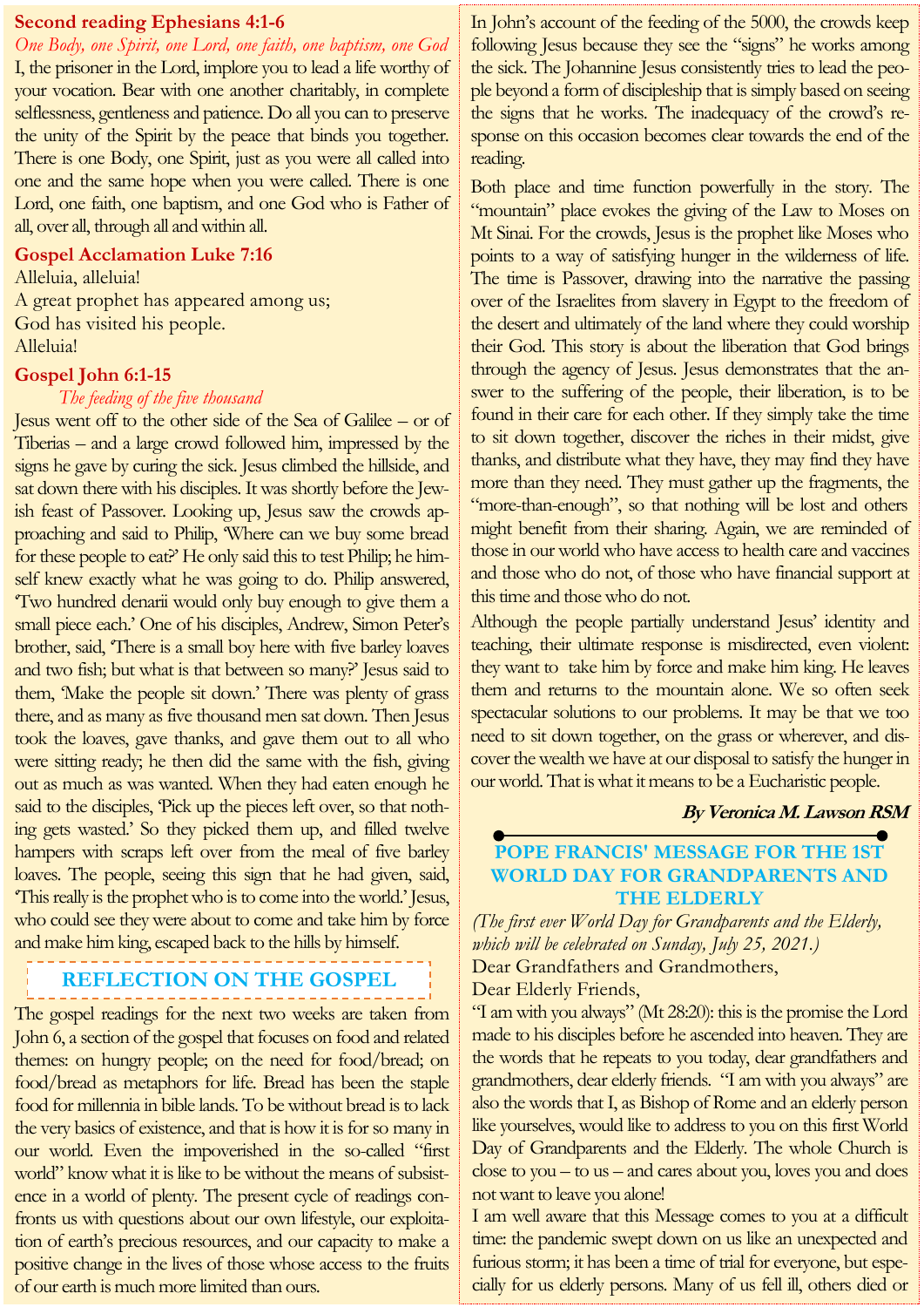I am well aware that this Message comes to you at a difficult time: the pandemic swept down on us like an unexpected and furious storm; it has been a time of trial for everyone, but especially for us elderly persons. Many of us fell ill, others died or experienced the death of spouses or loved ones, while others found themselves isolated and alone for long periods.

The Lord is aware of all that we have been through in this time. He is close to those who felt isolated and alone, feelings that became more acute during the pandemic. Tradition has it that Saint Joachim, the grandfather of Jesus, felt estranged from those around him because he had no children; his life, like that of his wife Anne, was considered useless. So the Lord sent an angel to console him. While he mused sadly outside the city gates, a messenger from the Lord appeared to him and said, "Joachim, Joachim! The Lord has heard your insistent prayer".[1] Giotto, in one of his celebrated frescoes,[2] seems to set the scene at night, one of those many sleepless nights, filled with memories, worries and longings to which many of us have come to be accustomed.

Even at the darkest moments, as in these months of pandemic, the Lord continues to send angels to console our loneliness and to remind us: "I am with you always". He says this to you, and he says it to me. That is the meaning of this Day, which I wanted to celebrate for the first time in this particular year, as a long period of isolation ends and social life slowly resumes. May every grandfather, every grandmother, every older person, especially those among us who are most alone, receive the visit of an angel!

At times those angels will have the face of our grandchildren, at others, the face of family members, lifelong friends or those we have come to know during these trying times, when we have learned how important hugs and visits are for each of us. How sad it makes me that in some places these are still not possible!

The Lord, however, also sends us messengers through his words, which are always at hand. Let us try to read a page of the Gospel every day, to pray with the psalms, to read the prophets! We will be comforted by the Lord's faithfulness. The Scriptures will also help us to understand what the Lord is asking of our lives today. For at every hour of the day (cf. Mt 20:1-16) and in every season of life, he continues to send labourers into his vineyard. I was called to become the Bishop of Rome when I had reached, so to speak, retirement age and thought I would not be doing anything new. The Lord is always – always – close to us. He is close to us with new possibilities, new ideas, new consolations, but always close to us. You know that the Lord is eternal; he never, ever goes into retirement.

In Matthew's Gospel, Jesus tells the Apostles, "Go therefore and make disciples of all nations, baptizing them in the name of the Father and of the Son and of the Holy Spirit, teaching them to observe all that I have commanded you" (28:19-20). These words are also addressed to us today. They help us better understand that our vocation is to preserve our roots, to pass on the faith to the young, and to care for the little ones. Think about it: what is our vocation today, at our age? To preserve our roots, to pass on the faith to the young and to care for the little ones. Never forget this.

It makes no difference how old you are, whether you still work or not, whether you are alone or have a family, whether you became a grandmother or grandfather at a young age or later, whether you are still independent or need assistance. Because there is no retirement age from the work of proclaiming the Gospel and handing down traditions to your grandchildren. You just need to set out and undertake something new.

At this crucial moment in history, you have a renewed vocation. You may wonder: How this can be possible? My energy is running out and I don't think I can do much. How can I begin to act differently when habit is so much a part of my life? How can I devote myself to those who are poor when I am already so concerned about my family? How can I broaden my vision when I can't even leave the residence where I live? Isn't my solitude already a sufficiently heavy burden? How many of you are asking just that question: isn't my solitude already a sufficiently heavy burden? Jesus himself heard a similar question from Nicodemus, who asked, "How can a man be born when he is old?" (Jn 3:4). It can happen, the Lord replies, if we open our hearts to the working of the Holy Spirit, who blows where he wills. The Holy Spirit whose freedom is such that goes wherever, and does whatever, he wills.

As I have often observed, we will not emerge from the present crisis as we were before, but either better or worse. And "God willing... this may prove not to be just another tragedy of history from which we learned nothing… If only we might keep in mind all those elderly persons who died for lack of respirators... If only this immense sorrow may not prove useless, but enable us to take a step forward towards a new style of life. If only we might discover once for all that we need one another, and that in this way our human frailty can experience a rebirth" (Fratelli Tutti, 35). No one is saved alone. We are all indebted to one another. We are all brothers and sisters.

Given this, I want to tell you that you are needed in order to help build, in fraternity and social friendship, the world of tomorrow: the world in which we, together with our children and grandchildren, will live once the storm has subsided. All of us must "take an active part in renewing and supporting our troubled societies" (ibid., 77). Among the pillars that support this new edifice, there are three that you, better than anyone else, can help to set up. Those three pillars are dreams, memory and prayer. The Lord's closeness will grant to all, even the frailest among us, the strength needed to embark on a new journey along the path of dreams, memory and prayer.

The prophet Joel once promised: "Your old men shall dream dreams, and your young men will have visions" (3:1). The future of the world depends on this covenant between young and old. Who, if not the young, can take the dreams of the elderly and make them come true? Yet for this to happen, it is necessary that we continue to dream. Our dreams of justice, of peace, of solidarity can make it possible for our young people to have new visions; in this way, together, we can build the future. You need to show that it is possible to emerge renewed from an experience of hardship. I am sure that you have had